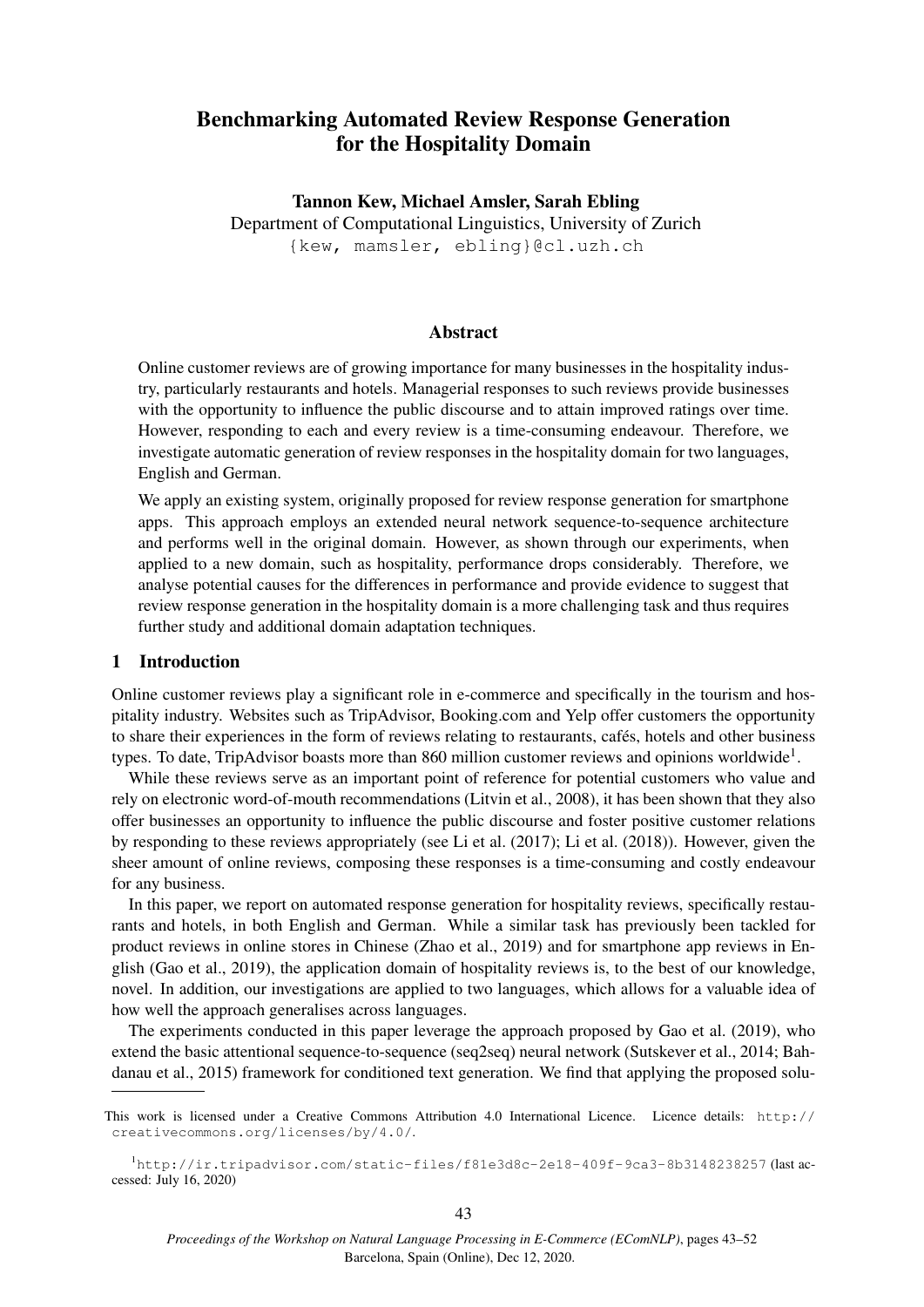tion to hospitality review-response pairs yields a considerable decrease in overall performance compared to the results reported in the original paper in the context of app reviews. An empirical investigation into possible causes for the discrepancy provides evidence to suggest that the task is considerably more challenging in our target domain. Thus, we establish a preliminary baseline for future work on automatic response generation for hospitality reviews.

## 2 Seq2Seq Review Response Generation

Following previous work (e.g., Gao et al. (2019); Zhao et al. (2019)), we tackle the task of review response generation using the popular seq2seq encoder-decoder framework originally proposed by Sutskever et al. (2014) in the context of neural machine translation (NMT) and successfully applied in a broad range of NLP tasks, including abstractive text summarisation (Rush et al., 2015) and conversational dialogue systems (Vinyals and Le, 2015), among others. The central idea behind the seq2seq framework is as follows: Given an input (source) sequence of length n,  $X = \{x_1, \ldots, x_n\}$ , and a corresponding output (target) sequence of length  $m, Y = \{y_1, \ldots, y_m\}$ , we aim to learn a probabilistic mapping function  $q(\cdot)$  that allows us to predict a probable target sequence Y for a novel source sequence.

## 2.1 Encoder-Decoder Network

The seq2seq model architecture proposed by Sutskever et al. (2014) comprises two recurrent neural networks (RNNs) which are jointly optimised during training. The first of these reads in the source sequence, *encoding* it into a fixed-length context vector  $c \in \mathbb{R}$ . The second neural network takes the resulting context vector c as input and effectively *decodes* it, outputting a sequence of target tokens over a number of timesteps  $t \in T$  and stopping as soon as a special end-of-sequence token (<EOS>) is produced. Thus, the probability of a target token at timestep  $t$  is modelled as

$$
\log p(y_t | y_{<}, c) = g(h'_t, y_{t-1}, c).
$$

A major limitation of the original encoder-decoder architecture is the fact that a given source sequence of arbitrary length is represented by the fixed-length context vector c. As a result, the longer the source sequence, the more difficult it becomes to capture and leverage important information from early on in the sequence when generating the target sequence. The attention mechanism, introduced by Bahdanau et al. (2015), helps to alleviate this.

## 2.2 Attention Mechanism

The attention mechanism provides the decoder access to the entire sequence of encoder hidden states  $H = \{h_1, \ldots, h_n\}$  computed on the input sequence rather than only the final hidden state (Bahdanau et al., 2015; Luong et al., 2015). At each decoding timestep  $t$ , we dynamically calculate a new context vector  $c_t$  that considers the relative importance of elements in the source sequence for generating the current output  $y_t$ . This essentially allows the decoder to focus on particular parts of the input sequence during decoding and alleviates the information bottleneck associated with encoding the entire source sequence into a static fixed-length context vector.

## 2.3 Review Response Generation

While the attentional seq2seq approach described above has been proven to work well for tasks like NMT, it poses several challenges in the context of more free-form text generation. For example, in the context of hospitality reviews, context is typically very limited and responses can range from very generic, one-size-fits-all responses, e.g.,

"thank you for your kind review . we are glad you enjoyed your visit and hope to see you again very soon !", (1)

to far more personalised responses that address specific topics raised in the review and also include aspects of external factual knowledge that may be relevant for a given response. The response below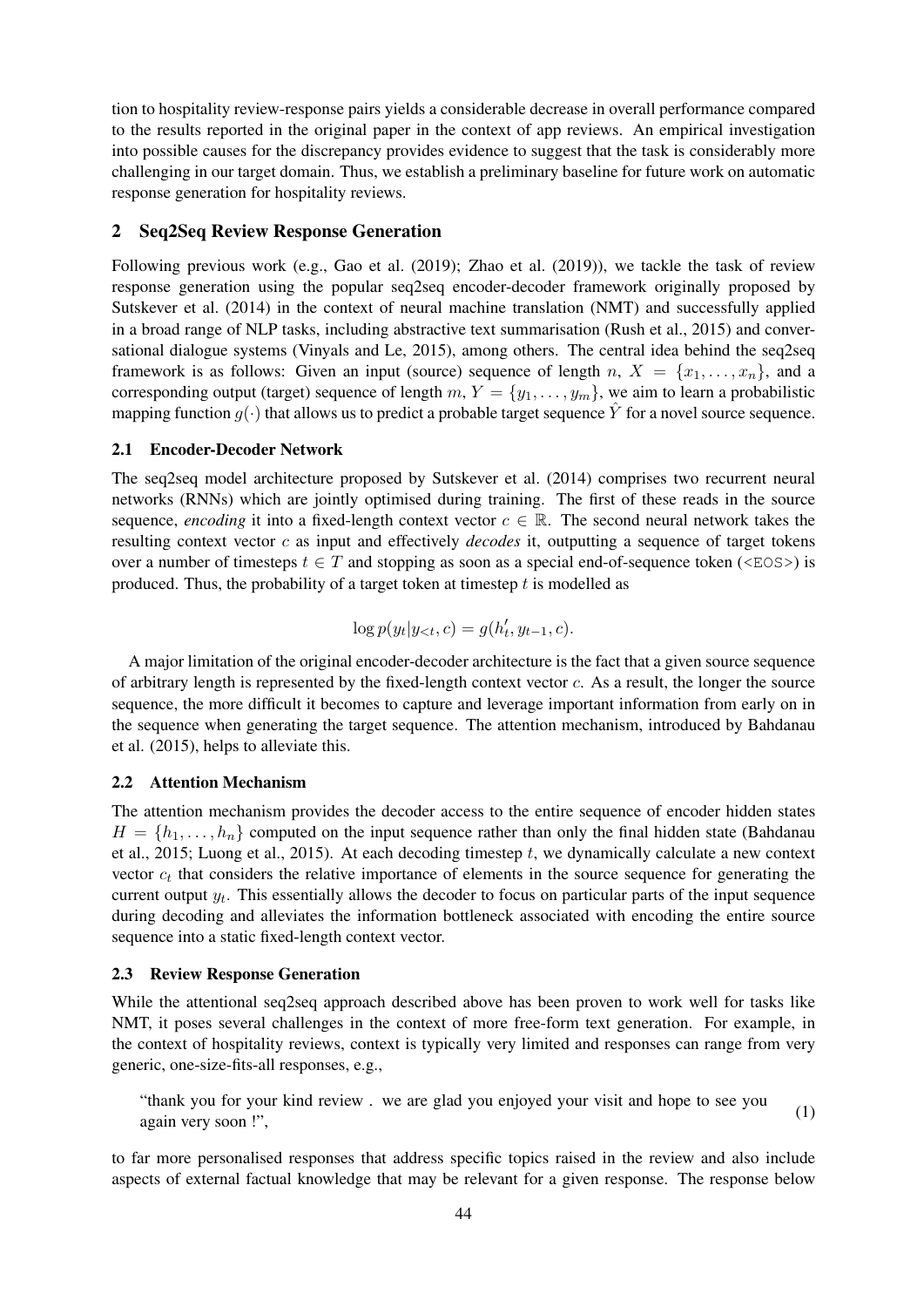provides such an example, where information relevant to the input review is set in bold and information that involves external 'world' knowledge is underlined.

"thanks for your review . we are very happy to hear that you decided to enjoy the famous cheese fondue and a classic sausage at our restaurant and , of course , that you liked it so much . we 've been serving traditional swiss cuisine since <DIGIT> and are always happy to share our passion for it with our guest. <NAME> and the whole team were very glad to receive such good feedback and we are all looking forward to welcoming you back soon." (2)

Therefore, instead of conditioning solely on the input text, as is done in standard NMT, we ideally want to be able to incorporate additional features that provide relevant contextual knowledge for the response text. To this end, Zhao et al. (2019) exploit a double-encoder-decoder network in which, in addition to the typical source text encoder, a second encoder reads in product-related information from a structured table. At inference time, the decoder has access to both contextual representation vectors by way of a gated multi-source attention mechanism (Arevalo et al., 2017). However, this approach requires appropriate factual tables to be generated for all relevant entities (in our case, restaurants and hotels listed on TripAdvisor), which we do not have access to.

The approach proposed by Gao et al. (2019), on the other hand, relies primarily on information that can be derived from the review text itself or additional metadata that is readily available. The authors identify four main attributes which are provided as additional input to the decoder (dubbed the A-component): (i) the length of the review text, (ii) the review rating, (iii) a sentiment score calculated for the entire review text, and (iv) the category of the app which is the focus of the review.

The motivation for including these attributes is given by Gao et al. (2019) as follows: review length is an important indicator for the length of an output response since it should be appropriate given the length and detail of the review text; the review rating provides valuable information that impacts the response style directly, e.g., expressing an apology given a negative review or expressing thanks given positive feedback (where the lower half of the numeric rating scale is interpreted as corresponding to negative feedback and the upper half to positive feedback, possibly with an ambiguous midpoint in case of oddnumbered scales); the sentiment score attempts to capture the attitude of the reviewer and accounts for instances where the review rating and review text are inconsistent with each other with respect to polarity; and finally, the category attribute provides general contextual information to the decoder since app reviews of different categories typically address different topics.

Additionally, in order to encourage the decoder to produce responses relevant for the input review, the authors exploit an external keyword dictionary developed by Di Sorbo et al. (2016) for the purpose of app review classification. This keyword dictionary (dubbed the K-component) identifies topical words and maps them to one of twelve aspects relevant for app reviews (e.g., 'version', 'GUI', 'pricing', etc.).

The approach proposed by Gao et al. (2019) is relatively straightforward to adapt to our task of review response generation for the hospitality domain in English and German. For this reason, we select it as a basis for our experiments. More details about the implementation of Gao et al. (2019) are given in Section 3.2.

#### 3 Review Response Generation for the Hospitality Domain

#### 3.1 Data

For the purpose of our experiments, we compiled two datasets of review-response pairs for hotels and restaurants published on TripAdvisor, roughly the same size as that of Gao et al.'s app dataset. We collected data in both English and German from nine different countries<sup>2</sup> and performed simple preprocessing. Specifically, we used  $\text{spaCy}^3$  to mask personal names, toponyms, emails, urls and numbers. For English, texts were converted to lowercase, while for German, nouns and proper nouns, which are

<sup>&</sup>lt;sup>2</sup>Australia, Canada, Ireland, New Zealand, United Kingdom, United States (for English); Austria, Germany, Switzerland (for German).

 $3$ https://spacy.io/(last accessed: July 16, 2020)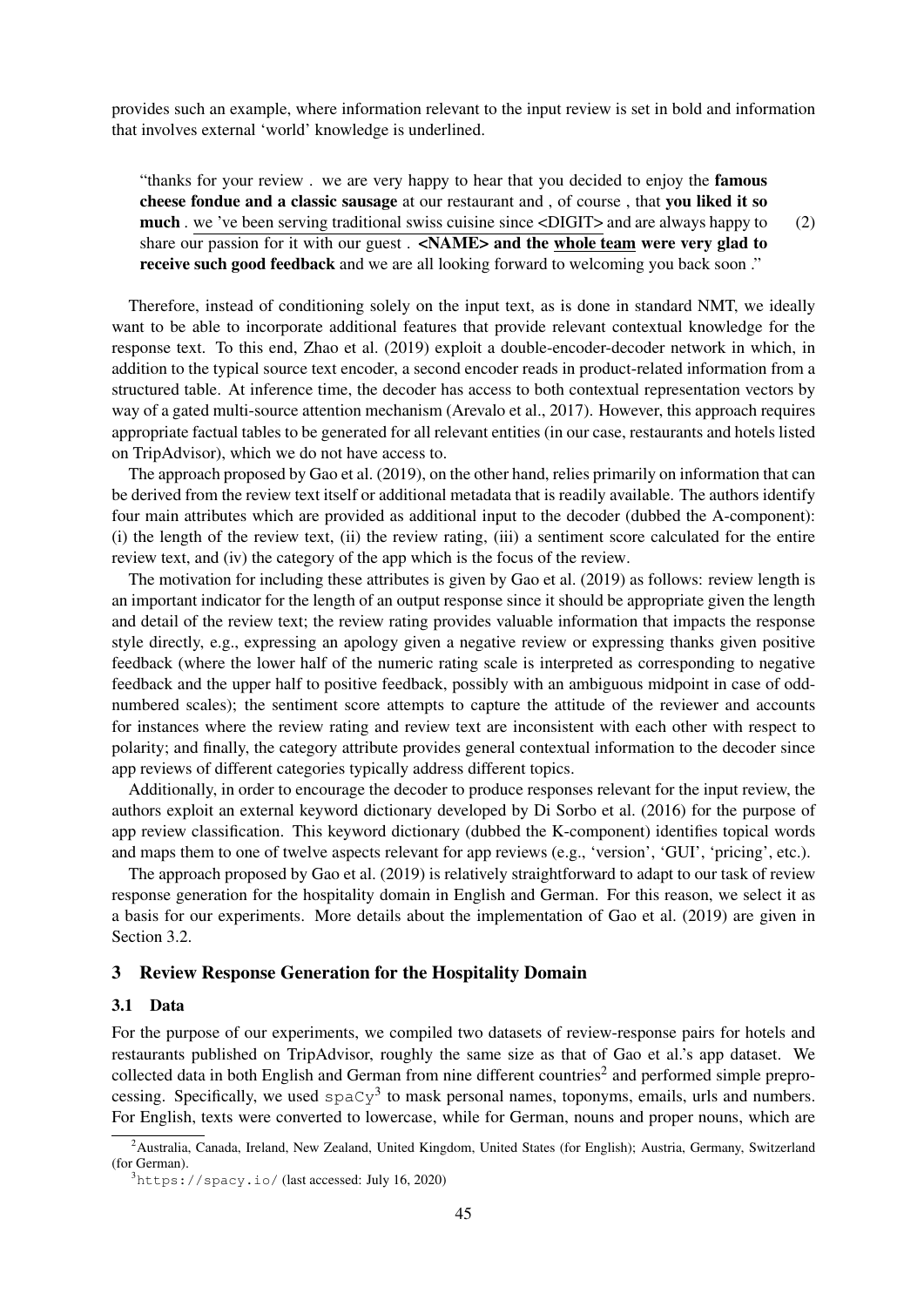|       |      | Hosp. (en) Hosp. (de) $\vert$ Apps |      |  |
|-------|------|------------------------------------|------|--|
| train | 320k | 259k                               | 280k |  |
| valid | 40k  | 32k                                | 14k  |  |
| test  | 40k  | 32k                                | 15k  |  |

Table 1: Overview of review-response pair datasets. For comparison, the size of the app review-response dataset by Gao et al. (2019) is also given on the right.

capitalised in standard German, were titlecased and all remaining words lowercased. We also removed duplicate review-response pairs from the dataset before randomly splitting it into training, validation and test sets at a ratio of 80:10:10. Table 1 provides an overview of the datasets.

## 3.2 Method

The proposed approach incorporates additional features into the encoder-decoder network, namely the A-component and the K-component, introduced in Section 2.3. The implementation by Gao et al. (2019) embeds each of the additional attributes in the A-component into 90-dimensional vectors which are then concatenated with the hidden representation for the source sequence before being passed to the decoder. The K-component is incorporated by concatenating a 20-dimensional vector, indicating whether or not a word represents a certain aspect, with the pre-trained word embeddings. For the most part, we follow the original implementation and use the same hyper-parameters<sup>4</sup>. To ensure comparability, we evaluate the performance of each model after training for three epochs. In this section we describe the few aspects in which our implementation differs from that of Gao et al.'s, namely the choice of pre-trained word embeddings, how we compute the external sentiment analysis attribute features, and how we derive keyword dictionaries for our data set of hospitality review-response pairs in German and English.

**Pre-trained Word Embeddings** In contrast to the original approach, which uses GloVe pre-trained word embeddings (Pennington et al., 2014), we opt for fastText pre-trained word embeddings (Grave et al., 2018). The motivation for this is two-fold. Firstly, fastText embeddings incorporate subwordlevel information in the form of character N-gram features. This allows us to derive reasonably wellestimated word embeddings even for out-of-vocabulary (OOV) words, which is crucial given that our corpus consists of user-generated web content, where typos and alternative spellings are frequent. For example, Table 2 shows some examples of commonly found misspellings in our dataset that are largely OOV and thus fail to receive an informative embedding using the pre-trained  $G_{\text{A}}$  ove model. Secondly, pre-trained fastText embeddings are readily available for 157 languages<sup>5</sup>, including English and German, whereas pre-trained GloVe embeddings are only available for English.

Sentiment Analysis As mentioned in Section 2.3, an overall sentiment score is provided to the decoder as part of the A-component. In the original implementation by Gao et al. (2019), the authors make use of SentiStrength (Thelwall et al., 2010) to automatically calculate the polarity of a given review. While SentiStrength is available for both English and German, and has been shown to successfully predict positive or negative sentiment for short social media web texts, where spelling mistakes are frequent, it is primarily only supported on machines running Microsoft Windows. Therefore, we resort to an alternative sentiment analysis tool. VADER (Valence Aware Dictionary for sEntiment Reasoning) (Hutto and Gilbert, 2014) employs a human-validated sentiment lexicon mapping lexical features (e.g., words) to a valence score, indicating its sentiment polarity and intensity. This lexicon is then combined with five general rules that consider grammatical and syntactic features which influence sentiment (e.g., use of punctuation, all-caps and degree modifiers such as 'very'). VADER has been shown to perform well

<sup>&</sup>lt;sup>4</sup>Word embedding size = 100, number of hidden layers = 1, hidden layer size = 200, dropout rate = 0.1 and batch size = 32. Optimisation is performed with Adam (Kingma and Ba, 2017) with initial learning rate =  $0.001$  and weight decay =  $0.00001$ . Since our texts are more varied (see Section 3.4), we limit the source and target vocabulary size to the 20,000 most frequent words, which is twice the size of the original implementation.

<sup>5</sup>https://fasttext.cc/docs/en/crawl-vectors.html (last accessed: July 16, 2020)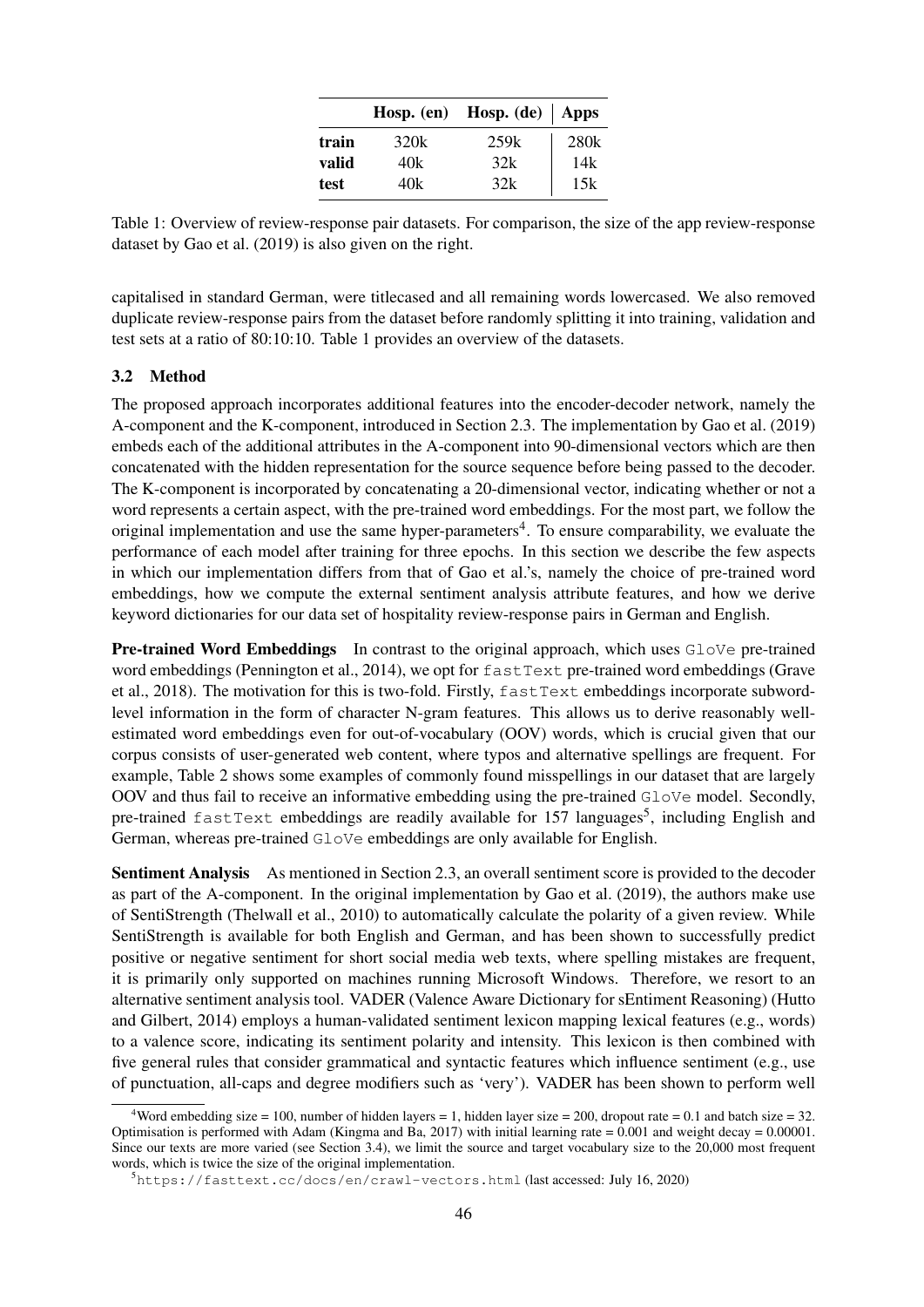| <b>Canonical form</b> | <b>Common misspellings</b>                                                                                                                                                                            |  |  |  |  |
|-----------------------|-------------------------------------------------------------------------------------------------------------------------------------------------------------------------------------------------------|--|--|--|--|
| restaurant            | resturant $(707)$ , restuarant $(362)$ , restaraunt $(163)$ , restraunt $(146)$ ,<br>resteraunt (124), restaurent (50), resturaunt (42), restauraunt (28),<br>restauarant $(28)$ , restarant $(23)$ , |  |  |  |  |
| accommodation         | accomodation $(1,130)$ , accomodation $(67)$ , acommodation $(12)$ ,<br>accomdation $(12)$ , accommadation $(9)$ , accomidation $(7)$ ,                                                               |  |  |  |  |

Table 2: Common misspellings found in our corpus. Note, inspecting the two pre-trained embedding models shows that the most common misspellings 'restuarant' and 'accomodation' are indeed represented in the GloVe model, however, both words receive rather low similarity scores to their canonical forms (0.13 and 0.61, respectively). With the pre-trained fastText model, all variants receive similarity scores above 0.33.

across a broad range of domains, and particularly on social media texts (see Hutto and Gilbert (2014)).

While VADER was primarily developed for English, it is extensible and adaptable to other languages since it relies on a lexicon-based approach extended with simple heuristics. Tymann et al. (2019) propose GerVADER, which replaces the standard VADER lexicon with a slightly extended version of the German sentiment lexicon SentiWS (Remus et al., 2010).

It should be noted that GerVADER is shown to perform reasonably well on the classification of positive sentiment texts but performs poorly on negative sentiment texts due to the fact that negations in German often occur after the verb which they modify (e.g., *Ich gehe niemals zurück!* ('I go never back!')) as opposed to English, where they usually appear before (e.g., 'I never go back!'). The current version of GerVADER fails to account for such syntactic differences between the two languages and is thus suboptimal. Nevertheless, we make use of this off-the-shelf tool due to its availability and ease of application in the target domain.

Review Categories Gao et al. (2019) make use of the category attribute feature to distinguish reviews according to the genre of the relevant app. Since we do not have such fine-grained categories in our dataset, we simply distinguish between whether the review pertains to a hotel or a restaurant. We note, however, that a more fine-grained distinction regarding the nature of an establishment (e.g., 'take-away', 'fine-dining', 'coffee shop', etc. for restaurants) could be more beneficial for ensuring that the model learns relevant patterns from review-response examples.

Keyword Dictionary for Restaurant and Hotel Reviews In order to derive suitable keyword dictionaries for the target domain, we leverage a manually annotated corpus of English and German hospitality reviews in which 6,490 text spans have been categorised with a thematic aspect. For example, the span 'the waiter was very attentive' is categorised as *Service*. We aggregate all text spans for each category and filter for content words (i.e., nouns and adjectives) that are (a) common for the particular category and (b) uncommon for the other categories. Lastly, we manually filter out words for which there is no clear semantic relationship with the category *per se*.

Table 3 shows the different thematic aspects and the number of text spans associated with each. As can be seen, there is a large skew in the distribution over the categories such that the number of spans available ranges from 234 to 1,458 (German) and from 221 to 1,179 (English), which is also reflected in the resulting keyword dictionaries, whose sizes range from 28 to 120 and 18 to 173, respectively. This is, on the one hand, rooted in the distribution of the dataset, i.e., the number of text spans per category results from the overall frequencies in a small subset of reviews. On the other hand, the variety in the descriptions of the attributes per category is also different. We find a much richer vocabulary for descriptions of food, its preparation, and quality in comparison to content that refers to the pricing (cf. Table 4). This is in line with the distributions we found in the resources that were created by Di Sorbo et al. (2016) and adapted by Gao et al. (2019). Additionally, we keep the size of the dictionaries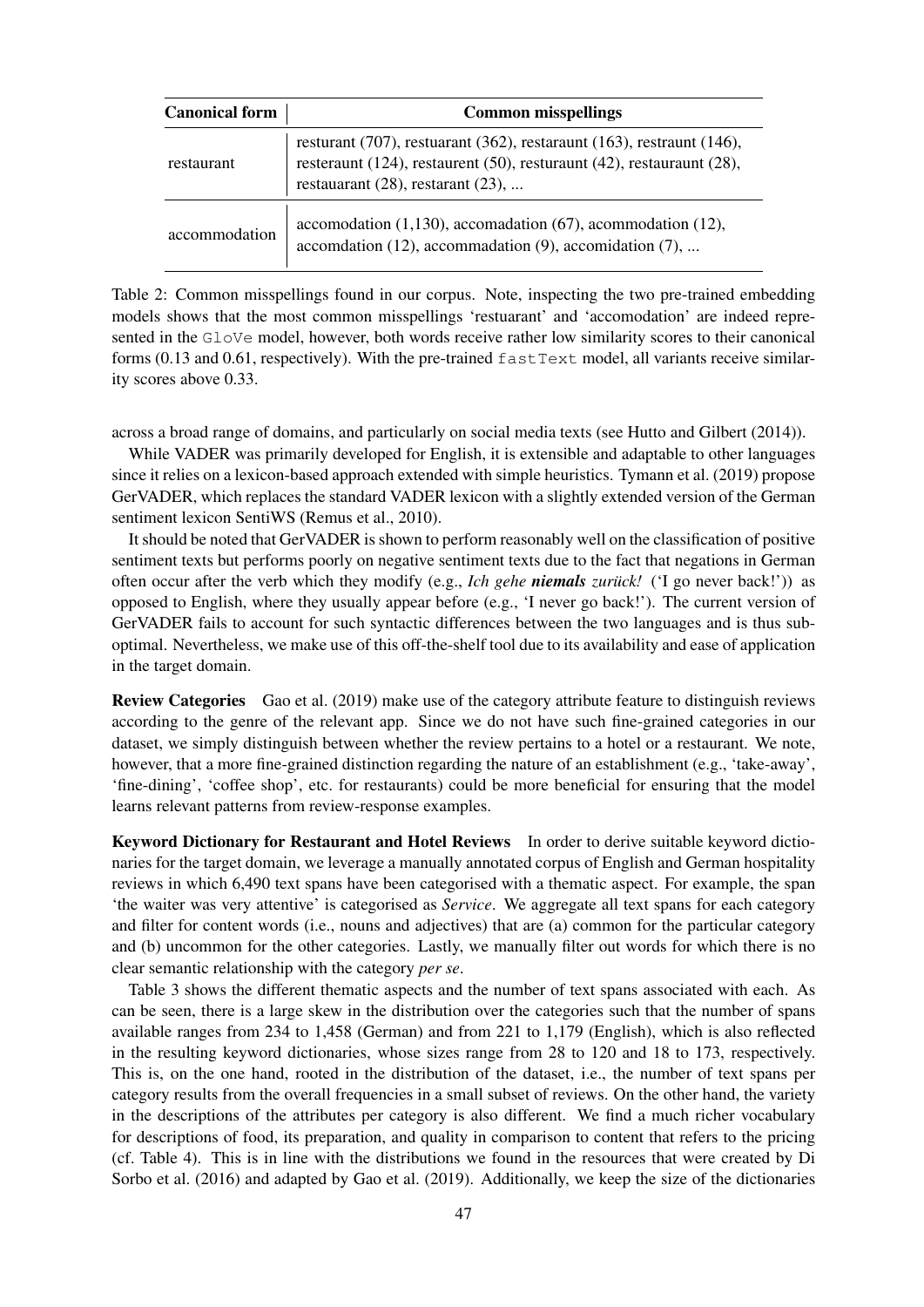|              |       | <b>Text Spans</b> | <b>Keywords</b> |     |  |
|--------------|-------|-------------------|-----------------|-----|--|
| Category     | de    | en                | de              | en  |  |
| Ambiance     | 519   | 320               | 33              | 34  |  |
| Facilities   | 234   | 221               | 28              | 81  |  |
| Food         | 1,458 | 1,179             | 120             | 173 |  |
| Service      | 1,085 | 763               | 98              | 36  |  |
| Value        | 374   | 337               | 91              | 18  |  |
| <b>Total</b> | 3,670 | 2.820             | 370             | 324 |  |

Table 3: Overview of annotated text spans for each category in restaurant reviews, and the number of derived keywords for each dictionary.

| Category | Keywords                                                                                                                                                                                                                                                                                                                                                           |  |  |  |  |
|----------|--------------------------------------------------------------------------------------------------------------------------------------------------------------------------------------------------------------------------------------------------------------------------------------------------------------------------------------------------------------------|--|--|--|--|
| Food     | fondue, rosti, spaghetti, risotto, clams, pizzas , cappuccino, cocktail,<br>wine, whisky, , coffees, pastries, sauce, , meat, fish, , taste, flavour,<br>, veggie, vegan, gluten, , breakfast, brunch, lunch, dinner, , starters,<br>appetiser, entrées, desserts,  offers, option, combination, specialties,<br>plate, courses, dishes, , allergies, ingredients, |  |  |  |  |
| Value    | affordability, money, prices, price, charge, budget, value, fortune, cost,<br>penny, pricing, price/quality, costs, fee, expense, price-performance,<br>competitiveprices                                                                                                                                                                                          |  |  |  |  |

Table 4: Example for keyword lists for the two categories *Food* and *Value*

approximately in the same range. Although it would be possible to expand these keyword lists further with corpus-based methods, we opt to compile them in such a way that the approach is comparable to previous work.

## 3.3 Evaluation and Results

We evaluate the performance of the proposed approach using automatic metrics which typically compare a system output hypothesis to its corresponding ground-truth reference. We report results using the following metrics:

BLEU (Papineni et al., 2001), a precision-based metric popular in machine translation evaluation, is commonly used for evaluating performance of response and dialogue generation systems (e.g., Zhao et al. (2019), Gao et al. (2019), Ghazvininejad et al. (2018), Xu et al. (2017), Li et al. (2016), Sordoni et al. (2015), among others) since it is claimed to correlate well with human judgements. BLEU-N calculates the number of N-gram matches between a hypothesis and one or more references and is commonly reported as the weighted average score for values of N ranging from [1, 4].

ROUGE (Lin, 2004) is, in contrast to BLEU, a recall-oriented metric and is often applied in the evaluation of text summarisation systems. There are two main variants of ROUGE, namely ROUGE-N and ROUGE-L. The first of these considers the number of N-grams in a reference that are matched in the corresponding hypothesis. Typical values for N are 1 and 2. ROUGE-L, on the other hand, does not presuppose a defined sequence length, but simply computes the longest common sub-sequence between a set of references and a hypothesis text.<sup>6</sup>

Distinct-N was proposed by Li et al. (2016) in order to measure textual diversity in neural dialogue system output. Calculated over the whole test corpus, it measures the ratio of unique N-grams to

<sup>&</sup>lt;sup>6</sup>We use the implementation provided at https://pypi.org/project/rouge-score/ (last accessed: July 16, 2020).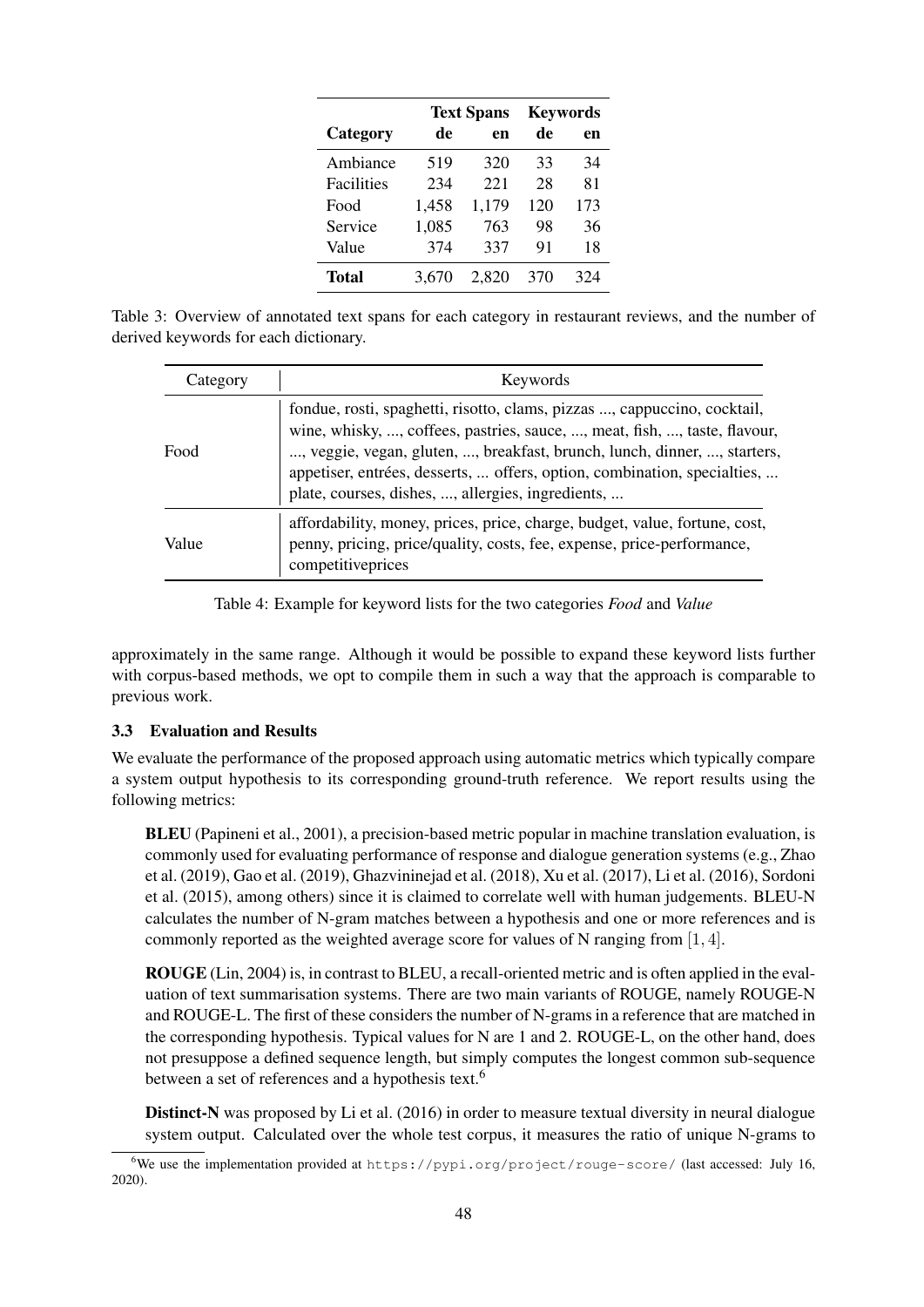| <b>Dataset</b> | <b>Model</b>   | <b>BLEU</b> | $RGE-1$ | $RGE-2$ | <b>RGE-L</b> | DIST-1 | DIST-2 | <b>BERT-F1</b> |
|----------------|----------------|-------------|---------|---------|--------------|--------|--------|----------------|
| Hosp. $(en)$   | s2s (baseline) | 8.17        | 35.62   | 14.55   | 28.94        | 0.00   | 0.01   | 4.82           |
|                | $s2s + A + K$  | 2.92        | 24.24   | 9.65    | 20.34        | 0.00   | 0.01   | $-13.07$       |
| Hosp. (de)     | s2s (baseline) | 10.19       | 34.26   | 15.07   | 27.14        | 0.07   | 0.13   | 16.81          |
|                | $s2s + A + K$  | 8.22        | 32.98   | 14.99   | 27.39        | 0.15   | 0.27   | 14.86          |
| Apps (orig.)   | s2s (baseline) | 14.22       | 32.20   | 13.05   | 24.16        | 0.06   | 0.28   | $-4.76$        |
|                | $s2s + A + K$  | 29.36       | 44.33   | 27.29   | 37.69        | 0.09   | 0.62   | 14.18          |
| Apps (uniq.)   | s2s (baseline) | 15.22       | 33.82   | 13.33   | 25.74        | 0.05   | 0.27   | $-0.36$        |
|                | $s2s + A + K$  | 24.84       | 40.34   | 22.59   | 33.90        | 0.06   | 0.37   | 7.17           |

Table 5: Results of automatic evaluations for hospitality (hosp.) review response generation. 's2s' stands for the basic attentional seq2seq model with no additional attributes, while 's2s  $+A+K'$  stands for the seq2seq model extended with additional attribute and keyword components, as proposed by Gao et al. (2019).

the total number of N-grams generated, thus providing an indication of how varied the generated responses are.

BERTScore was recently proposed by Zhang et al. (2020) for natural language generation evaluation. It utilises contextualised word embeddings from a pre-trained BERT language model (Devlin et al.,  $2019$ <sup>7</sup> and calculates the pairwise cosine similarity score between tokens in a hypothesis and tokens in a set of references. Furthermore, BERTScore incorporates importance weighting by applying the inverse document frequency (idf) score to each reference word, which is calculated on the test corpus references. The major advantage of this metric is that it alleviates the constraint of surface-form and structural similarity imposed by N-gram matching metrics, and in addition, it is applicable in multiple settings since it relies solely on a task-agnostic pre-trained BERT model.

Table 5 shows the results of our experiments in which we apply the extended seq2seq model proposed by Gao et al. (2019) to the domain of hospitality reviews in both English and German. Since we aim to inspect potential performance improvements gained by incorporating the additional feature attributes described in Section 2.3, we use the basic attentional seq2seq model as our baseline. As can be seen, the extended architecture fails to outperform the baseline according to almost all metrics in the hospitality domain. The starkest difference occurs with English, where the baseline outperforms the extended approach by considerable margins across the board. The story is slightly different in the case of German, where the margins are much smaller, but still, the superiority of the baseline seq2seq model is apparent.

The low scores for both Distinct-N metrics, particularly for English hospitality responses suggest extensive N-gram repetition. Manual inspection of the system outputs confirms that the current seq2seq models tend to generate overly generic and uninformative responses such as in Example 1, as well as showing other signs of text *degeneration* (Holtzman et al., 2020). For this reason, we avoid conducting human evaluation on these outputs and aim to address this issue in future work.

As a point of reference, we also reproduce the experiment by Gao et al. (2019) on their original app review-response dataset and on a deduplicated version which removes overlap between train and test splits (shown as 'uniq.' in Table  $5)^8$ . Here, we see a convincing boost in performance over the vanilla seq2seq model (15.14 BLEU points), demonstrating that the additional features do indeed help for app review response generation.

<sup>&</sup>lt;sup>7</sup> For English, BERTScore uses a 24-layer RoBERTa Large model, while for German, a 12-layer multilingual BERT model is used to compute the contextualised embedding representations.

 ${}^{8}$ Note, the deduplicated app dataset ensures that there is no information leakage between training, test and validation splits. As expected, there is a slight drop in performance for all metrics. However, the benefits of the extended seq2seq archticure are still clearly visible over the baseline.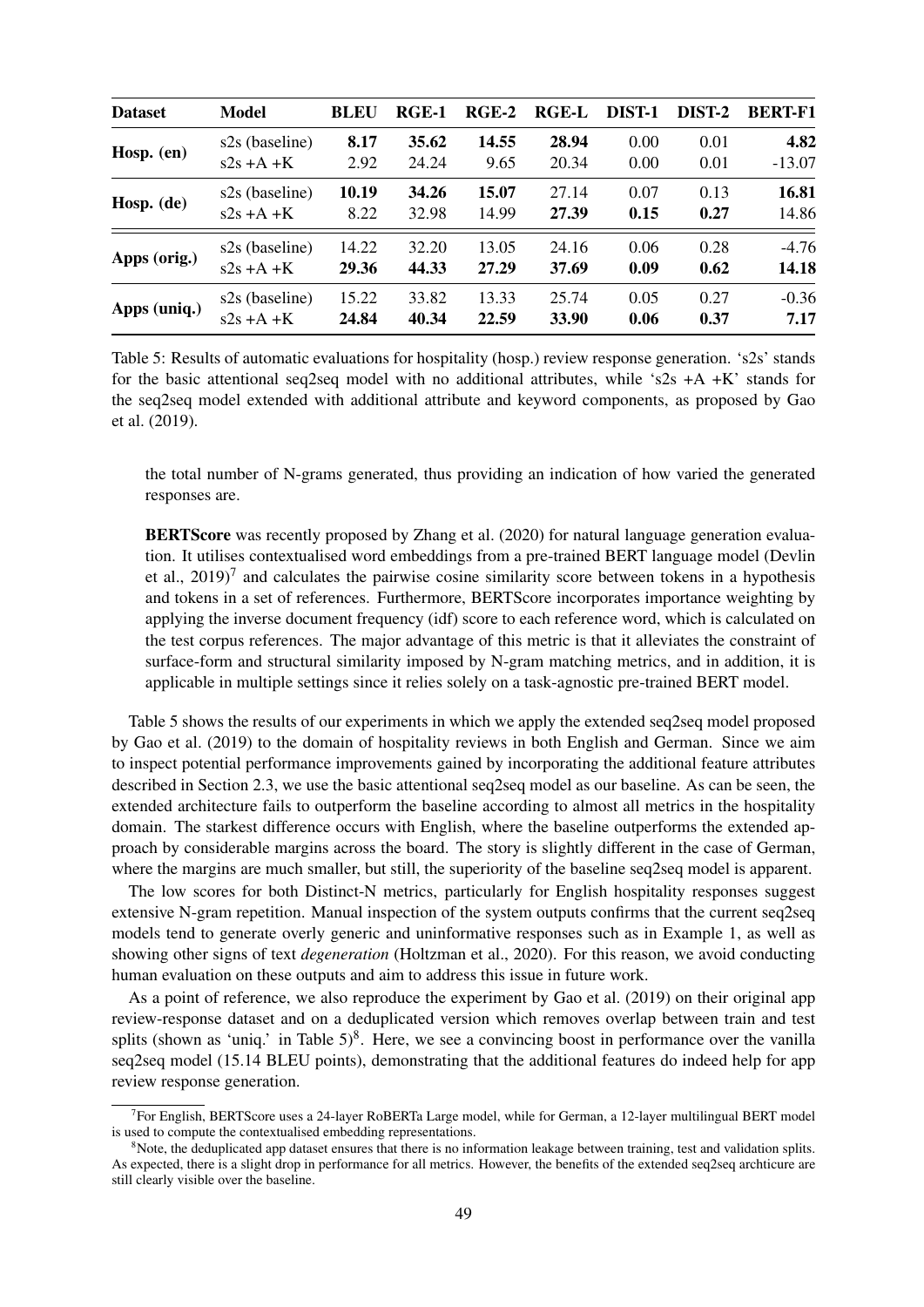

Figure 1: Distribution of review and response text lengths in the app dataset compared to the English and German hospitality datasets.

The large drop in performance of 20+ BLEU points when applying the proposed approach to a different domain and also another language is conspicuous. Therefore, in the following section, we discuss the nature of the different datasets and conduct an empirical investigation to determine potential causes.

## 3.4 Discussion

Given the results presented in Table 5, it is clear that the extended seq2seq architecture has difficulty generating suitable review responses when applied to the target domain. In order to investigate why this is the case, we take a closer look at the two different types of datasets and identify two potential causes, namely review length and textual variance in the responses.

Review Length The first noticeable difference between the review-response data for apps and that for the hospitality domain is the length of the source and target texts. Figure 1 shows the distribution of text lengths for all the three datasets. As can be seen, reviews for apps (blue on left) are generally much shorter in length than reviews for hotels and restaurants, with an average length of 16 tokens for the former and approximately 100 tokens for the latter. Furthermore, the distribution of app review response lengths (blue on right) is also far from a normal distribution, with multiple peaks corresponding to response text lengths of approximately 3, 45 and 70 tokens. This is largely due to a high number of frequently occurring template responses (e.g., 'thank you !').

In theory, an attentional encoder-decoder network should be able to comfortably handle source texts of 200 tokens in length. However, we conjecture that the brevity of app reviews contributes to the simplicity of generating these responses as the input signal is far less complex in many cases.

Textual Variance in Responses The non-normal distribution of app review response lengths raises considerable suspicion into the composition of the original app dataset. Inspecting the textual variance, i.e., the ratio of unique texts to the total number of texts, reveals that a large portion of reviews, responses and even review-response pairs occur multiple times in the app dataset. Table 6 shows textual variance among the three datasets.

As can be seen, only 40% of the responses in the app dataset are unique in contrast to approximately 94% for both English and German hospitality responses. This finding clearly indicates extensive repetition in the app dataset due to the frequent use of templated responses by app developers, which has also been reported by Hassan et al. (2018). For restaurant and hotel reviews, the story is closer to what we would expect, showing that the vast majority of responses are indeed unique. Naturally, this makes the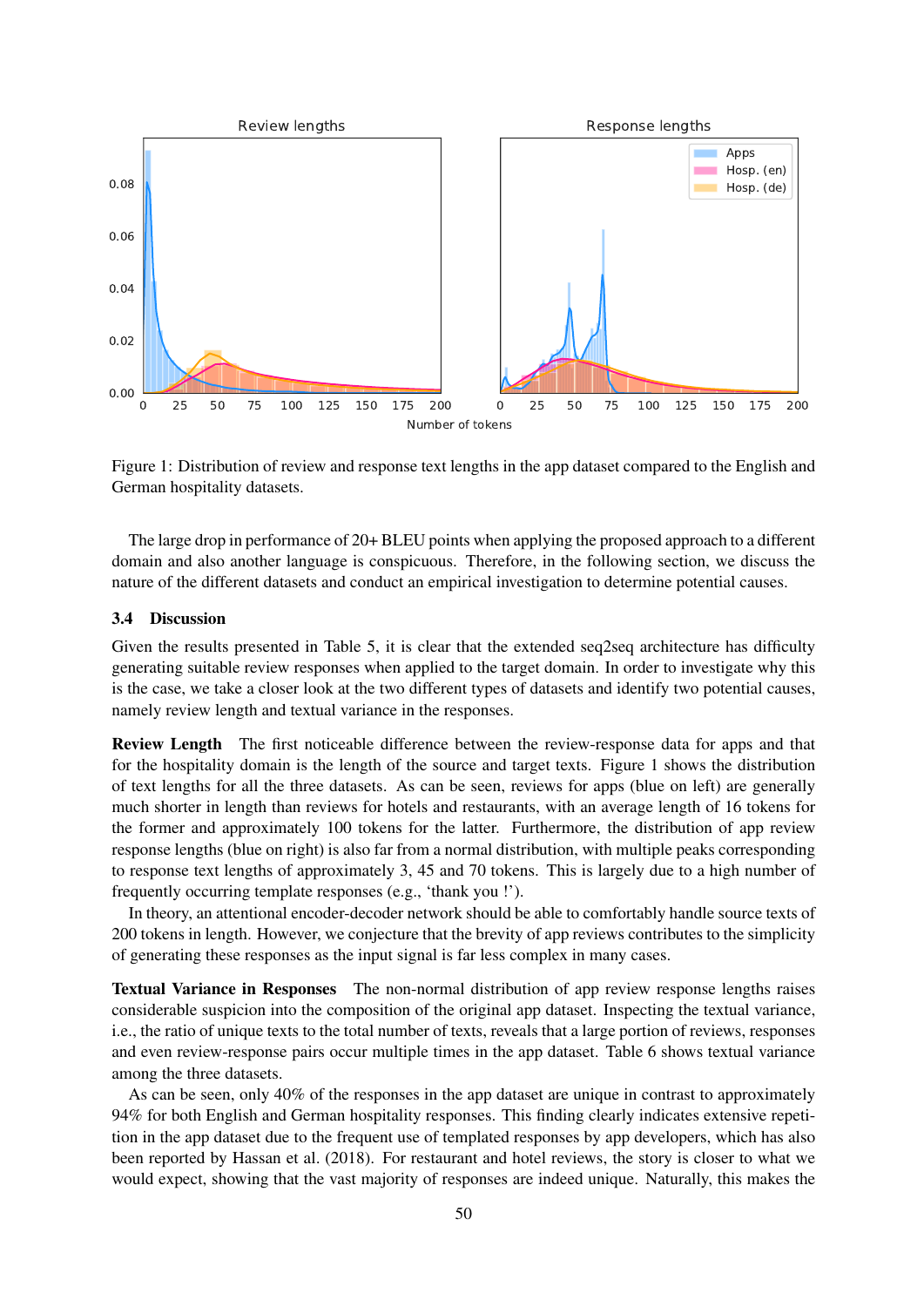|                              |           | Hosp. $(en)$ Hosp. $(de)$ | Apps      |
|------------------------------|-----------|---------------------------|-----------|
| <b>Reviews</b>               | $100.0\%$ | 99.99%                    | $70.04\%$ |
| <b>Responses</b>             | 94.2%     | $94.5\%$                  | $40.07\%$ |
| <b>Review-response pairs</b> | 100.0%    | $100.0\%$                 | 88.09%    |

Table 6: Percentage of unique review, response and review-response pair texts in each dataset.

task of learning to generate suitable responses in the hospitality domain much more challenging.

## 4 Conclusion and Future Work

We have applied a system designed for app review response generation to the domain of hospitality reviews in both English and German. According to a range of automatic evaluation metrics, the results of our experiments indicate that the benefits provided by the extended seq2seq model proposed by Gao et al. (2019) for their application domain do not transfer to our target domain. A subsequent empirical investigation into the different datasets has revealed that the nature of review-response pairs in the domain of smartphone app reviews differs significantly to that of the hospitality domain.

Given our results, we have established a preliminary baseline for automated review response generation in the domain of English and German hospitality reviews that uses a classic attentional seq2seq architecture. In future work, we intend to continue investigating potential improvements for this task, incorporating improved aspect-level sentiment detection and knowledge grounding techniques, as well as conducting more detailed evaluations with the help of human judges.

#### Acknowledgements

We are grateful to our industry partner re:spondelligent and the Swiss Innovation Agency InnoSuisse for their support of the ReAdvisor project (project number 38943.1 IP-ICT).

#### References

- John Arevalo, Thamar Solorio, Manuel Montes-y-Gómez, and Fabio A. González. 2017. Gated Multimodal Units for Information Fusion. *arXiv:1702.01992 [cs, stat]*, February.
- Dzmitry Bahdanau, Kyunghyun Cho, and Yoshua Bengio. 2015. Neural machine translation by jointly learning to align and translate. In Yoshua Bengio and Yann LeCun, editors, *Proceedings of the 3rd International Conference on Learning Representations (ICLR)*, San Diego, CA, USA.
- Jacob Devlin, Ming-Wei Chang, Kenton Lee, and Kristina Toutanova. 2019. BERT: Pre-training of Deep Bidirectional Transformers for Language Understanding. *arXiv:1810.04805 [cs]*, May.
- Andrea Di Sorbo, Sebastiano Panichella, Carol V. Alexandru, Junji Shimagaki, Corrado A. Visaggio, Gerardo Canfora, and Harald C. Gall. 2016. What would users change in my app? summarizing app reviews for recommending software changes. In *Proceedings of the 2016 24th ACM SIGSOFT International Symposium on Foundations of Software Engineering - FSE 2016*, pages 499–510, Seattle, WA, USA. ACM Press.
- Cuiyun Gao, Jichuan Zeng, Xin Xia, David Lo, Michael R. Lyu, and Irwin King. 2019. Automating App Review Response Generation. In *2019 34th IEEE/ACM International Conference on Automated Software Engineering (ASE)*, pages 163–175, San Diego, USA, November. IEEE.
- Marjan Ghazvininejad, Chris Brockett, Ming-Wei Chang, Bill Dolan, Jianfeng Gao, Wen-tau Yih, and Michel Galley. 2018. A knowledge-grounded neural conversation model. In *Proceedings of the Thirty-Second AAAI Conference on Artificial Intelligence*, pages 5110–5117, New Orleans, USA.
- Edouard Grave, Piotr Bojanowski, Prakhar Gupta, Armand Joulin, and Tomas Mikolov. 2018. Learning Word Vectors for 157 Languages. *arXiv:1802.06893 [cs]*, March.
- Safwat Hassan, Chakkrit Tantithamthavorn, Cor-Paul Bezemer, and Ahmed E. Hassan. 2018. Studying the dialogue between users and developers of free apps in the Google Play Store. *Empirical Software Engineering*, 23(3):1275–1312, June.